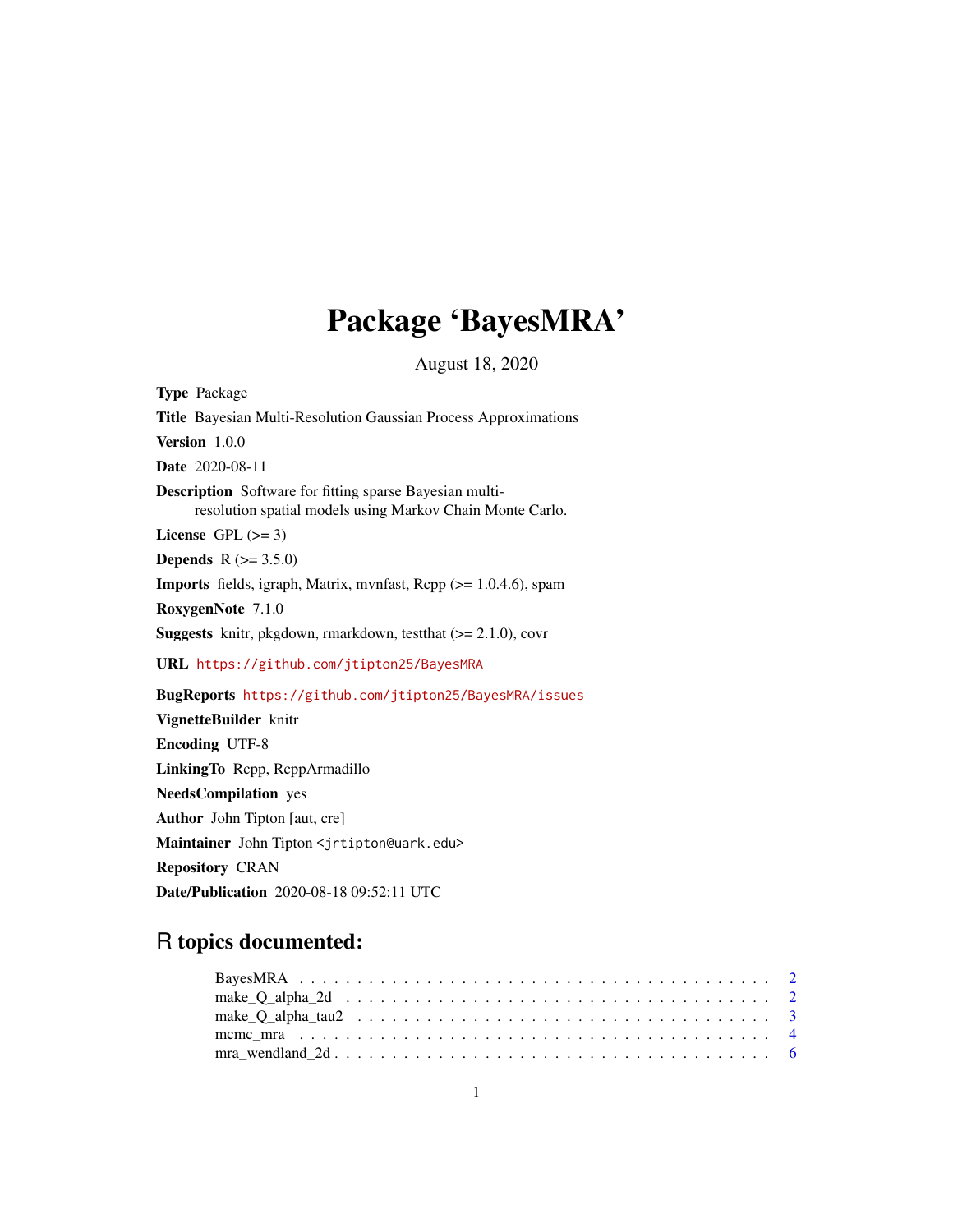<span id="page-1-0"></span>

| Index | 12 |
|-------|----|
|       |    |
|       |    |
|       |    |
|       |    |
|       |    |

BayesMRA *BayesMRA*

# Description

Software for fitting sparse multi-resolution spatial models

# Author(s)

John Tipton

make\_Q\_alpha\_2d *Generate CAR precision matrix*

# Description

A function for setting up a conditional autoregressive (CAR) or simultaneous autoregressive (SAR) precision matrix for use as a prior in Bayesian models

#### Usage

```
make_Q_alpha_2d(n_dims, phi, use_spam = TRUE, prec_model = "CAR")
```
# Arguments

| n_dims     | is a vector of length M that are the dimensions of the CAR/SAR matrix at each<br>resolution                                                                                                                           |
|------------|-----------------------------------------------------------------------------------------------------------------------------------------------------------------------------------------------------------------------|
| phi        | is a vector of length M with each element between -1 and 1 that defines the<br>strength of the autoregressive process. Typically this will be set to 1 for use as a<br>prior in penalized Bayesian models             |
| use_spam   | is a boolean flag to determine whether the output is a list of spam matrix objects<br>(use_spam = TRUE) or a an $n \times n$ sparse Matrix of class "dgCMatrix" use_spam<br>$=$ FALSE(see Matrix package for details) |
| prec_model | is a string that takes the values "CAR" or "SAR" and defines the graphical struc-<br>ture for the precision matrix.                                                                                                   |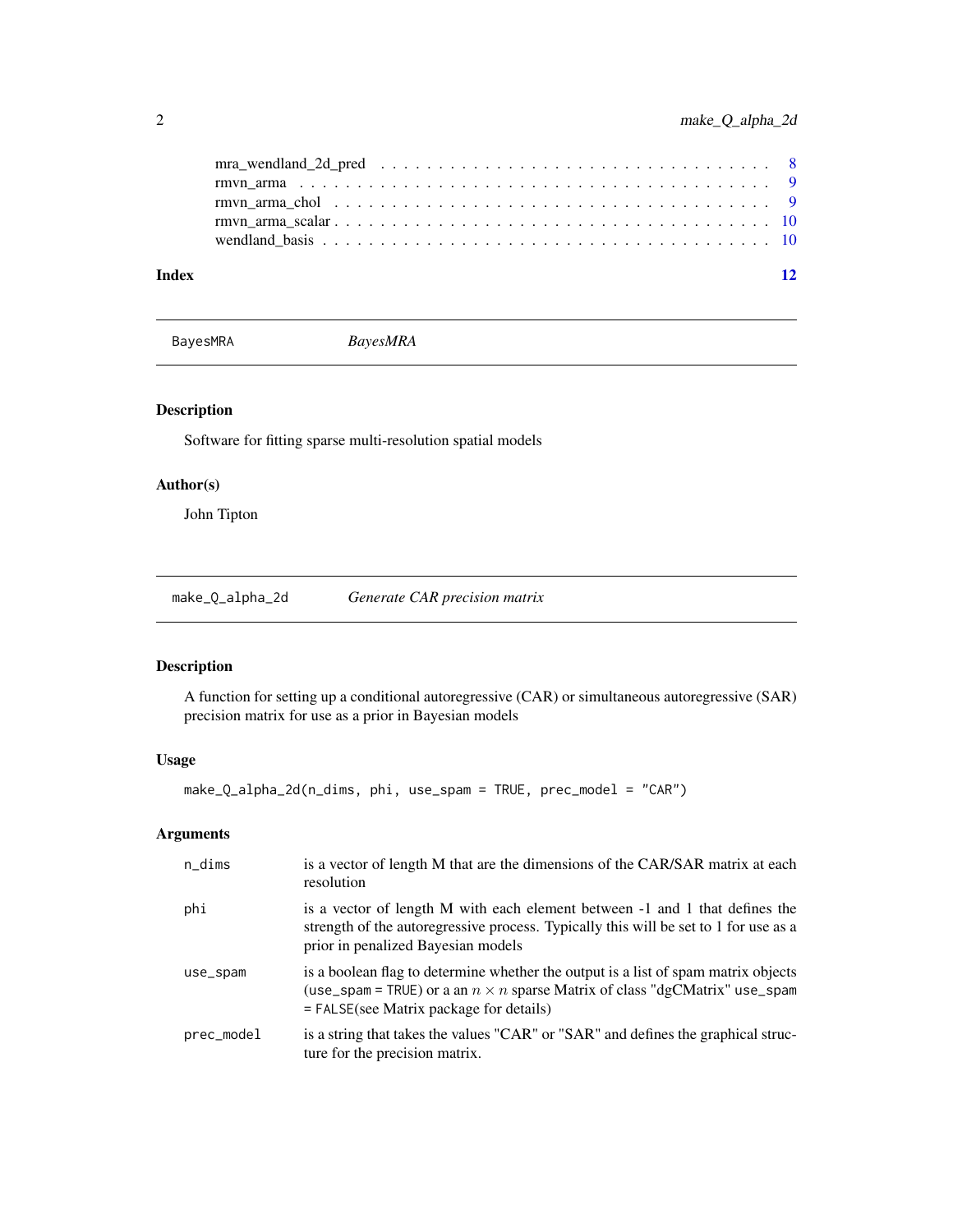#### <span id="page-2-0"></span>Value

a list of  $n \times n$  sparse spam matrices or Matrix matrices of class "dgCMatrix" (see Matrix package for details)

#### Examples

```
n\_dims \leftarrow c(4, 8)phi <- c(0.8, 0.9)
Q_alpha <- make_Q_alpha_2d(n_dims, phi)
## plot the precision matrix structure at each resolution
layout(matrix(1:2, 1, 2))
spam::display(Q_alpha[[1]])
spam::display(Q_alpha[[2]])
```
make\_Q\_alpha\_tau2 *Title*

#### Description

Title

# Usage

```
make_Q_alpha_tau2(Q_alpha, tau2, use_spam = TRUE)
```
### Arguments

| 0_alpha  | a list of length M composed of matrices that are the correlation structure of the<br>CAR prior on beta.                                                                 |
|----------|-------------------------------------------------------------------------------------------------------------------------------------------------------------------------|
| tau2     | a vector of length M that contains the CAR prior precision matrices.                                                                                                    |
| use_spam | a boolean that determines if the output matrix is of class "spam" (use_spam<br>$=$ TRUE) or of class "dgCMatrix" (use_spam = FALSE; see Matrix package for<br>details). |

### Value

A sparse block diagonal matrix representing the precision matrices for all of the resolutions of the random effects.

```
n\_dims \leftarrow c(4, 8)phi \leq -c(0.8, 0.9)tau2 < -c(3, 4)Q_alpha <- make_Q_alpha_2d(n_dims, phi)
Q_alpha_tau2 <- make_Q_alpha_tau2(Q_alpha, tau2)
## plot the full precision matrix structure
```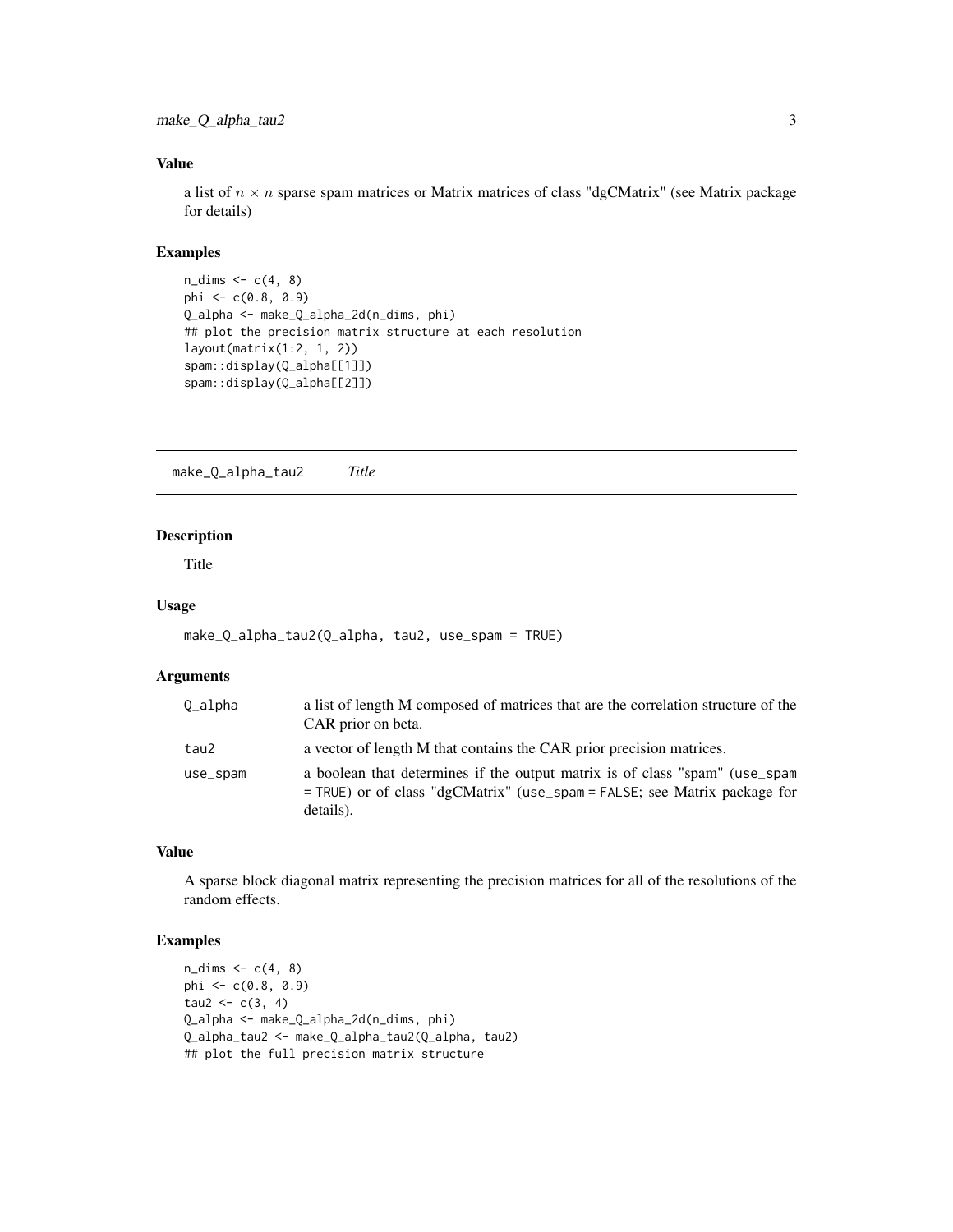```
spam::display(Q_alpha_tau2)
```
# mcmc\_mra *Bayesian Multi-resolution Spatial Regression*

# Description

this function runs Markov Chain Monte Carlo to estimate the Bayesian multi-resolution spatial regression model.

# Usage

```
mcmc_mra(
 y,
 X,
 locs,
 params,
 priors = NULL,
 M = 4,
 n_neighbors = 68,
  n_coarse_grid = 10,
 n_padding = 5L,
 n\_cores = 1L,inits = NULL,
 config = NULL,
  verbose = FALSE,
 use_spam = TRUE,
  n_{\text{chain}} = 1)
```
# Arguments

| у      | is a $n$ vector of Gaussian data.                                                                                                                                                                                                                              |
|--------|----------------------------------------------------------------------------------------------------------------------------------------------------------------------------------------------------------------------------------------------------------------|
| X      | is a $n \times p$ matrix of fixed effects (like latitude, elevation, etc)                                                                                                                                                                                      |
| locs   | is a $n \times 2$ matrix of observation locations.                                                                                                                                                                                                             |
| params | is a list of parameter settings. The list params must contain the following values:                                                                                                                                                                            |
|        | • n_adapt: A positive integer number of adaptive MCMC iterations.<br>• n_mcmc: A positive integer number of total MCMC iterations post adapta-<br>tion.                                                                                                        |
|        | • n_thin: A positive integer number of MCMC iterations per saved sample.<br>• n_message: A positive integer number of frequency of iterations to output<br>a progress message. For example, n_message = 50 outputs progress mes-<br>sages every 50 iterations. |
| priors | is the list of prior settings.                                                                                                                                                                                                                                 |

<span id="page-3-0"></span>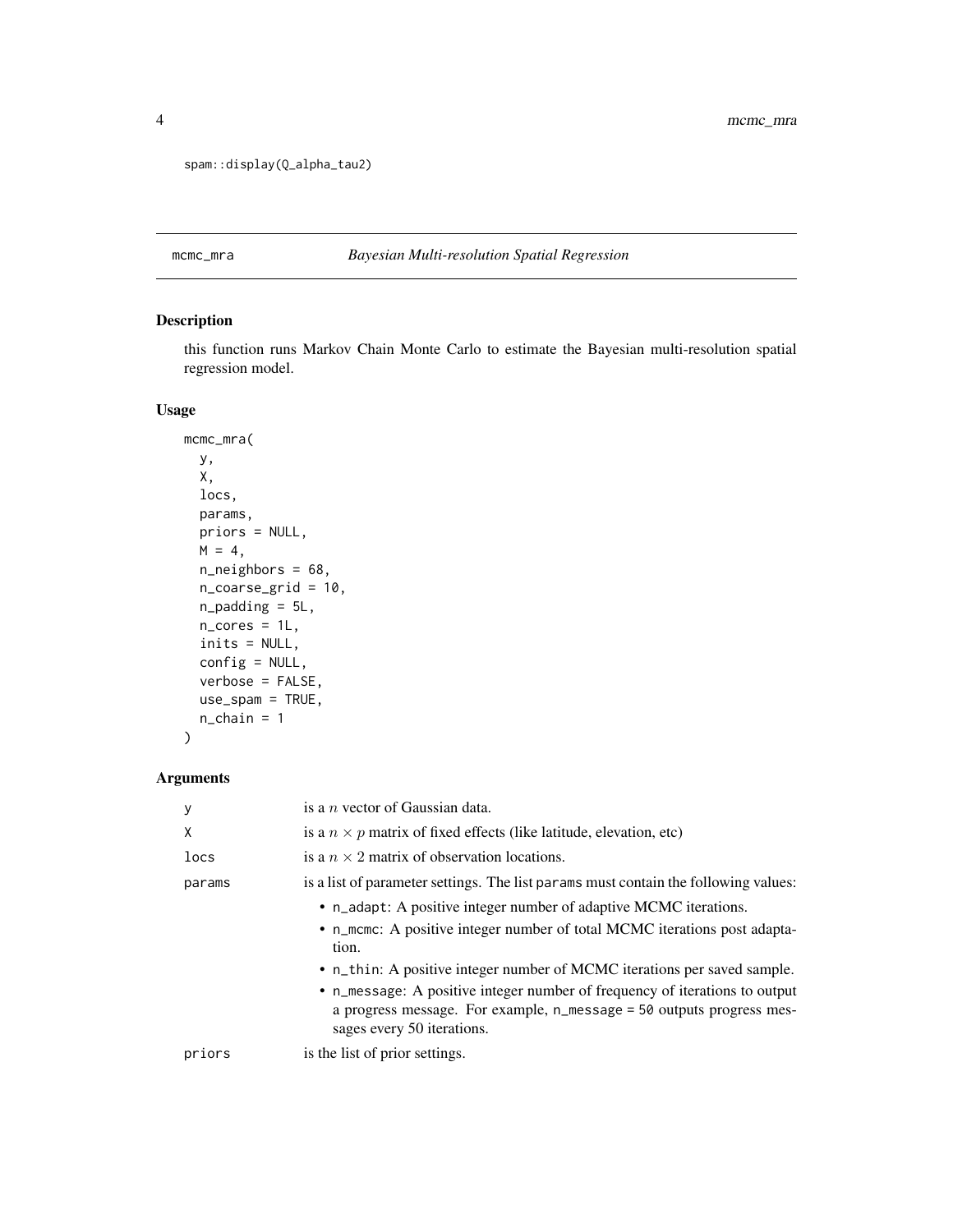mcmc\_mra 5

| M             | The number of resolutions.                                                                                                                                                                                                               |
|---------------|------------------------------------------------------------------------------------------------------------------------------------------------------------------------------------------------------------------------------------------|
| n_neighbors   | The expected number of neighbors for each interior basis function. This deter-<br>mines the basis radius parameter.                                                                                                                      |
| n_coarse_grid | The number of basis functions in one direction (e.g. $n_{\text{1}}$ coarse_grid = 10 re-<br>sults in a $10 \times 10$ course grid which is further extended by the number of addi-<br>tional padding basis functions given by n_padding. |
| n_padding     | The number of additional boundary points to add on each boundary. For exam-<br>ple, $n$ -padding = 5 will add 5 boundary knots to the both the left and right side<br>of the grid).                                                      |
| n_cores       | is the number of cores for parallel computation using openMP.                                                                                                                                                                            |
| inits         | is the list of initial values if the user wishes to specify initial values. If these<br>values are not specified, then the initial values will be randomly sampled from<br>the prior.                                                    |
| config        | is the list of configuration values if the user wishes to specify initial values. If<br>these values are not specified, then default a configuration will be used.                                                                       |
| verbose       | Should verbose output be printed? Typically this is only useful for troubleshoot-<br>ing.                                                                                                                                                |
| use_spam      | is a boolean flag to determine whether the output is a list of spam matrix objects<br>(use_spam = TRUE) or a an $n \times n$ sparse Matrix of class "dgCMatrix" use_spam<br>= FALSE (see spam and Matrix packages for details).          |
| n_chain       | is the MCMC chain id. The default is 1.                                                                                                                                                                                                  |

```
set.seed(111)
## genereate the locations
locs <- matrix(runif(20), 10, 2)
## generate some covariates and regression coefficients
X \leftarrow \text{cbind}(1, \text{matrix}(rnorm(30), 10, 3))beta <- rnorm(ncol(X))
## simulate the MRA process
M < - 2MRA \leq mra_wendland_2d(loc, M = M, n\_coarse_grid = 4)W <- do.call(cbind, MRA$W)
n_dims <- rep(NA, length(MRA$W))
dims_idx <- NULL
for (i in 1:M) {
    n_dims[i] <- ncol(MRA$W[[i]])
    dims_idx <- c(dims_idx, rep(i, n_dims[i]))
}
## set up the process precision matrices
Q_alpha <- make_Q_alpha_2d(sqrt(n_dims), c(0.9, 0.8))
Q_{\text{alpha}\text{-}tau2 \leftarrow \text{make}_\text{alpha}\text{-}tau2(Q_{\text{alpha}\text{-}}tau, \text{tau2} = c(2, 4))## add in constraints so each resolution has random effects that sum to 0
```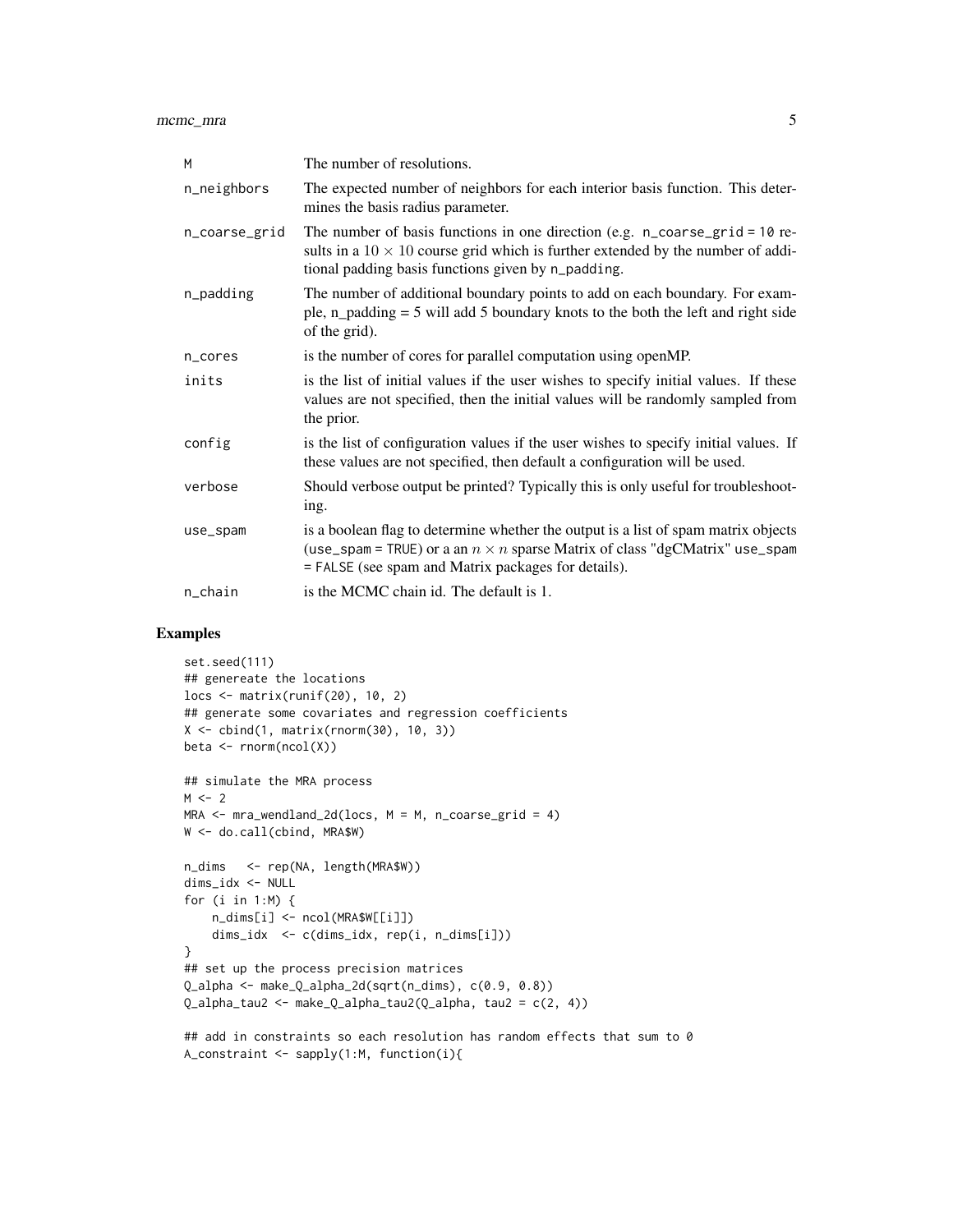```
tmp = rep(0, sum(n\_dims))tmp[dims\_idx == i] < -1return(tmp)
})
a_{\text{1}}constraint <- rep(0, M)
alpha <- as.vector(spam::rmvnorm.prec.const(
   n = 1,
   mu = rep(0, nrow(W)),Q = Q_alpha1pha_tau2,
   A = t(A_{constant}),a = a_constraint))
## define the data
y \le - as.vector(X %*% beta + W %*% alpha + rnorm(10))
## define the params for MCMC fitting
params <- list(
   n\_mcmc = 5,
   n\_adapt = 5,
   n_{th} = 1,
   n_message = 5)
## define the model priors
priors <- list(
   alpha_talpha_tau2 = 1,
   beta\_tau2 = 1,
   alpha_sigma2 = 1,
   beta<sub>sigma2</sub> = 1,
   mu_beta = rep(0, ncol(X)),Sigma_beta = 5 * diag(ncol(X)))## Fit the MRA model using MCMC
out <- mcmc_mra(
   y = y,
   X = X,
   \log = \log,
   params = params,priors = priors,M = 2,
   n_coarse_grid = 4,
    n\_cores = 1L,
    verbose = FALSE
```

```
)
```
mra\_wendland\_2d *Code to construct the mutli-resolution sparse basis function representation for fitting spatial processes*

<span id="page-5-0"></span>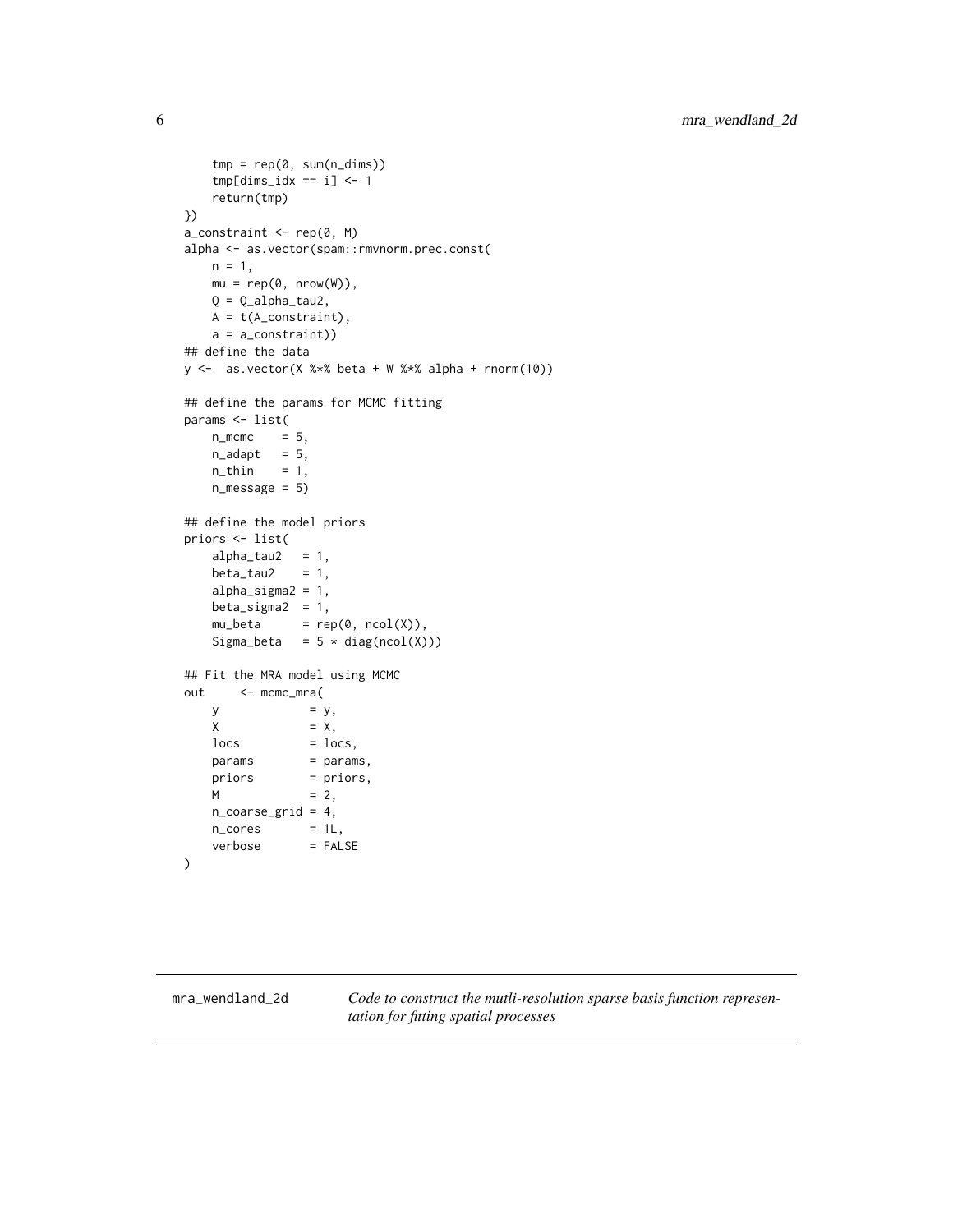mra\_wendland\_2d 7

#### Description

Code to construct the mutli-resolution sparse basis function representation for fitting spatial processes

#### Usage

```
mra_wendland_2d(
  locs,
 M = 4,
  n_coarse_grid = 10,
  n_padding = 5L,
  n_neighbors = 68,
  use_spam = TRUE
)
```
# Arguments

| locs          | The location variables in 2 dimensions over which to construct the basis function<br>representation                                                                                                                                             |
|---------------|-------------------------------------------------------------------------------------------------------------------------------------------------------------------------------------------------------------------------------------------------|
| M             | The number of resolutions.                                                                                                                                                                                                                      |
| n_coarse_grid | The number of basis functions in one direction (e.g. $n$ coarse grid = 10 re-<br>sults in a $10 \times 10$ course grid which is further extended by the number of addi-<br>tional padding basis functions given by n_padding.                   |
| n_padding     | The number of additional boundary points to add on each boundary. For exam-<br>ple, n_padding $=$ 5 will add 5 boundary knots to the both the left and right side<br>of the grid).                                                              |
| n_neighbors   | The expected number of neighbors for each interior basis function. This deter-<br>mines the basis radius parameter.                                                                                                                             |
| use_spam      | is a boolean flag to determine whether the output is a list of spam: : spam matrix<br>objects (use_spam = TRUE) or a an $n \times n$ sparse Matrix of class Matrix: : dgCMatrix<br>use_spam = FALSE (see spam and Matrix packages for details). |

### Value

A list of objects including the MRA knots locations locs\_grid, the Wendland basis representation matrix W at the observed locations, the basis radius radius, the numbers of resolutions M, the number of expected neighbors in the interior of each grid n\_neighbors, the number of interior basis functions in one direction n\_coarse\_grid, the number of additional padding basis functions given by n\_padding, and the setting use\_spam which determines whether the MRA output uses the spam format.

```
set.seed(111)
locs <- matrix(runif(20), 10, 2)
MRA \leq mra_wendland_2d(locs, M = 2, n_coarse_grid = 4)
## plot the MRA grid at different resolutions
layout(matrix(1:2, 1, 2))
```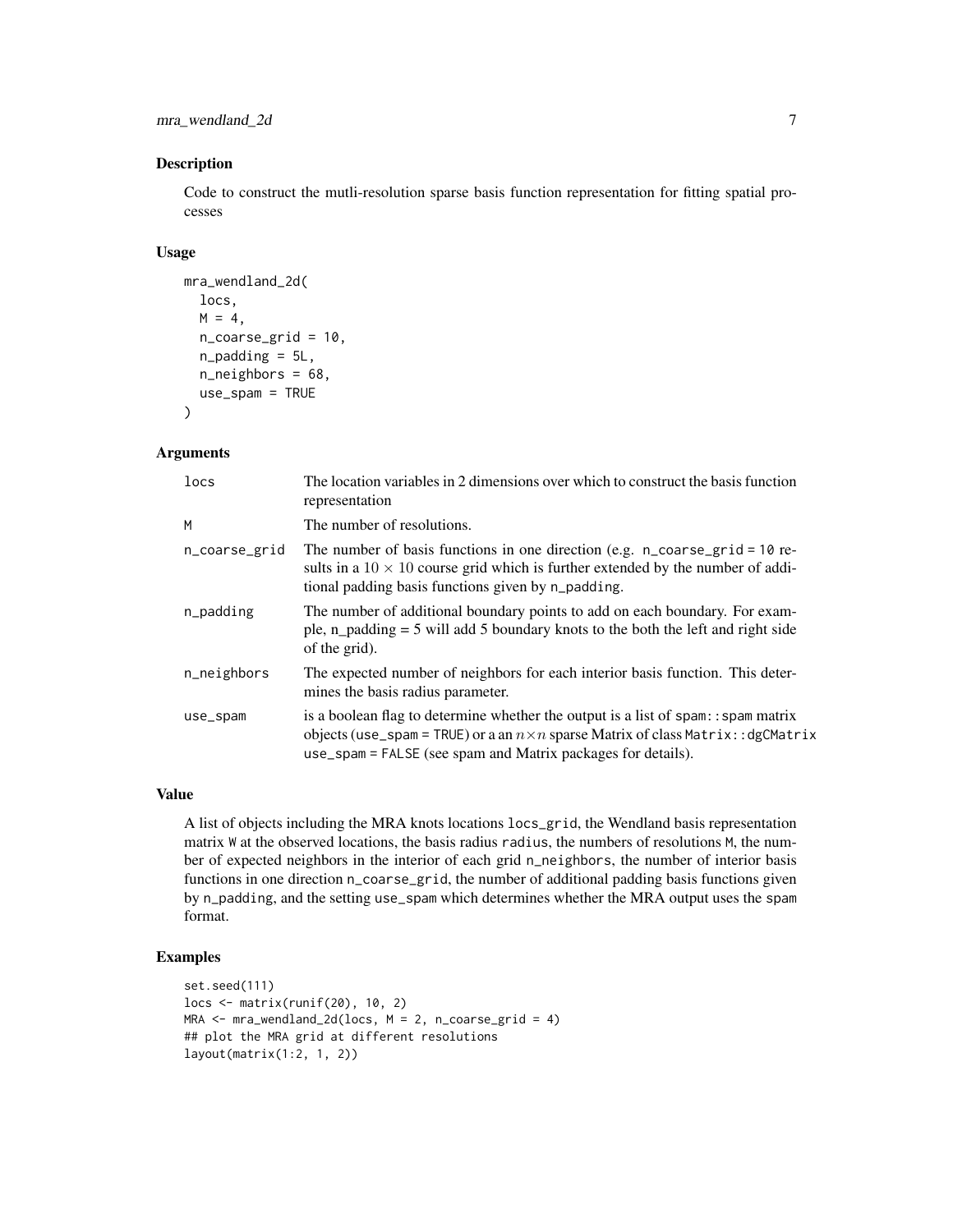```
plot(MRA$locs_grid[[1]])
plot(MRA$locs_grid[[2]])
```
mra\_wendland\_2d\_pred *Code to construct the mutli-resolution sparse basis function representation for fitting spatial processes*

# Description

Code to construct the mutli-resolution sparse basis function representation for fitting spatial processes

#### Usage

```
mra_wendland_2d_pred(locs, locs_pred, MRA, use_spam = TRUE)
```
#### Arguments

| locs       | The location variables in 2 dimensions over which to construct the basis function<br>representation in the fitting stage.                                                                                                       |  |
|------------|---------------------------------------------------------------------------------------------------------------------------------------------------------------------------------------------------------------------------------|--|
| locs_pred  | The location variables in 2 dimensions over which to construct the basis function<br>representation in the prediction stage.                                                                                                    |  |
| <b>MRA</b> | The multi-resolution basis expansion at the observed locations. This object is<br>the output of mra_wendland-2d() and is of class "mra_wendland_2d".                                                                            |  |
| use_spam   | is a boolean flag to determine whether the output is a list of spam matrix objects<br>(use_spam = TRUE) or a an $n \times n$ sparse Matrix of class "dgCMatrix" use_spam<br>= FALSE (see spam and Matrix packages for details). |  |

#### Value

A list of objects including the MRA knots locations locs\_grid, the Wendland basis representation matrix W\_pred at the prediction locations, and the basis radius radius

```
set.seed(111)
locs <- matrix(runif(20), 10, 2)
locs_pred <- matrix(runif(20), 10, 2)
MRA \leq mra_wendland_2d(locs, M = 2, n_coarse_grid = 4)
MRA_pred <- mra_wendland_2d_pred(locs, locs_pred, MRA)
```

```
## plot the MRA prediction grid at different resolutions
layout(matrix(1:2, 1, 2))
plot(MRA_pred$locs_grid[[1]])
plot(MRA_pred$locs_grid[[2]])
```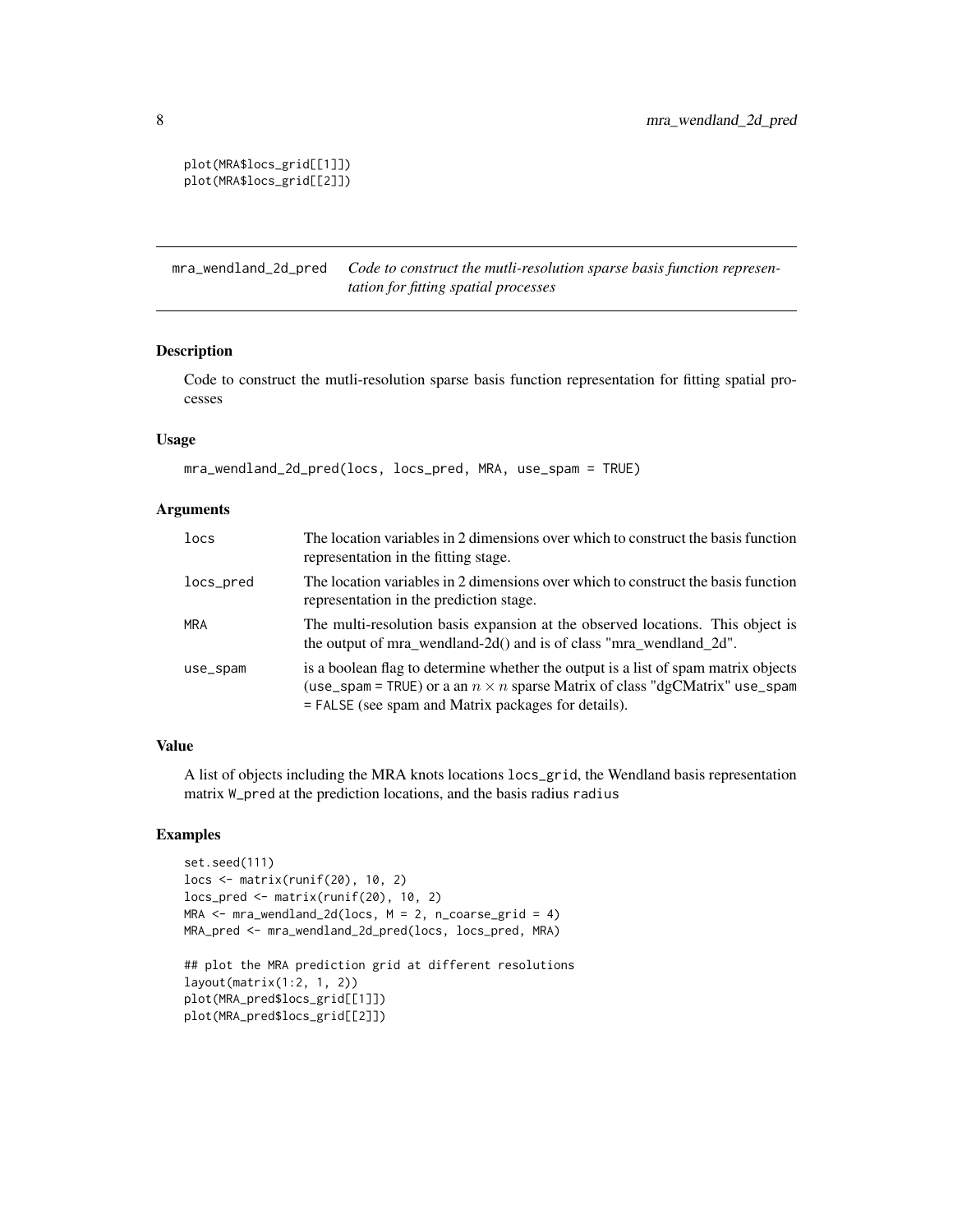<span id="page-8-0"></span>rmvn\_arma *A function for sampling from conditional multivariate normal distributions with mean A^-1b and covariance matrix A^-1.*

# Description

A function for sampling from conditional multivariate normal distributions with mean A^-1b and covariance matrix A^-1.

#### Usage

rmvn\_arma(A, b)

# Arguments

|   | A A $d \times d$ matrix for the Gaussian full conditional distribution precision matrix. |
|---|------------------------------------------------------------------------------------------|
| b | $\Delta$ b A d vector for the Gaussian full conditional distribution mean.               |

# Examples

set.seed(111)  $A \leftarrow diag(4)$  $b \leq -rnorm(4)$ sample <- rmvn\_arma(A, b)

| rmvn arma chol | A function for sampling from conditional multivariate normal distri-      |
|----------------|---------------------------------------------------------------------------|
|                | butions with mean $A^{\wedge}$ -1b and covariance matrix $A^{\wedge}$ -1. |

# Description

A function for sampling from conditional multivariate normal distributions with mean A^-1b and covariance matrix A^-1.

#### Usage

rmvn\_arma\_chol(A\_chol, b)

#### Arguments

| A chol       | A A $d \times d$ matrix for the Gaussian full conditional distribution precision matrix<br>Cholesky factor. |
|--------------|-------------------------------------------------------------------------------------------------------------|
| <sub>b</sub> | $\mathbf b$ A d vector for the Gaussian full conditional distribution mean.                                 |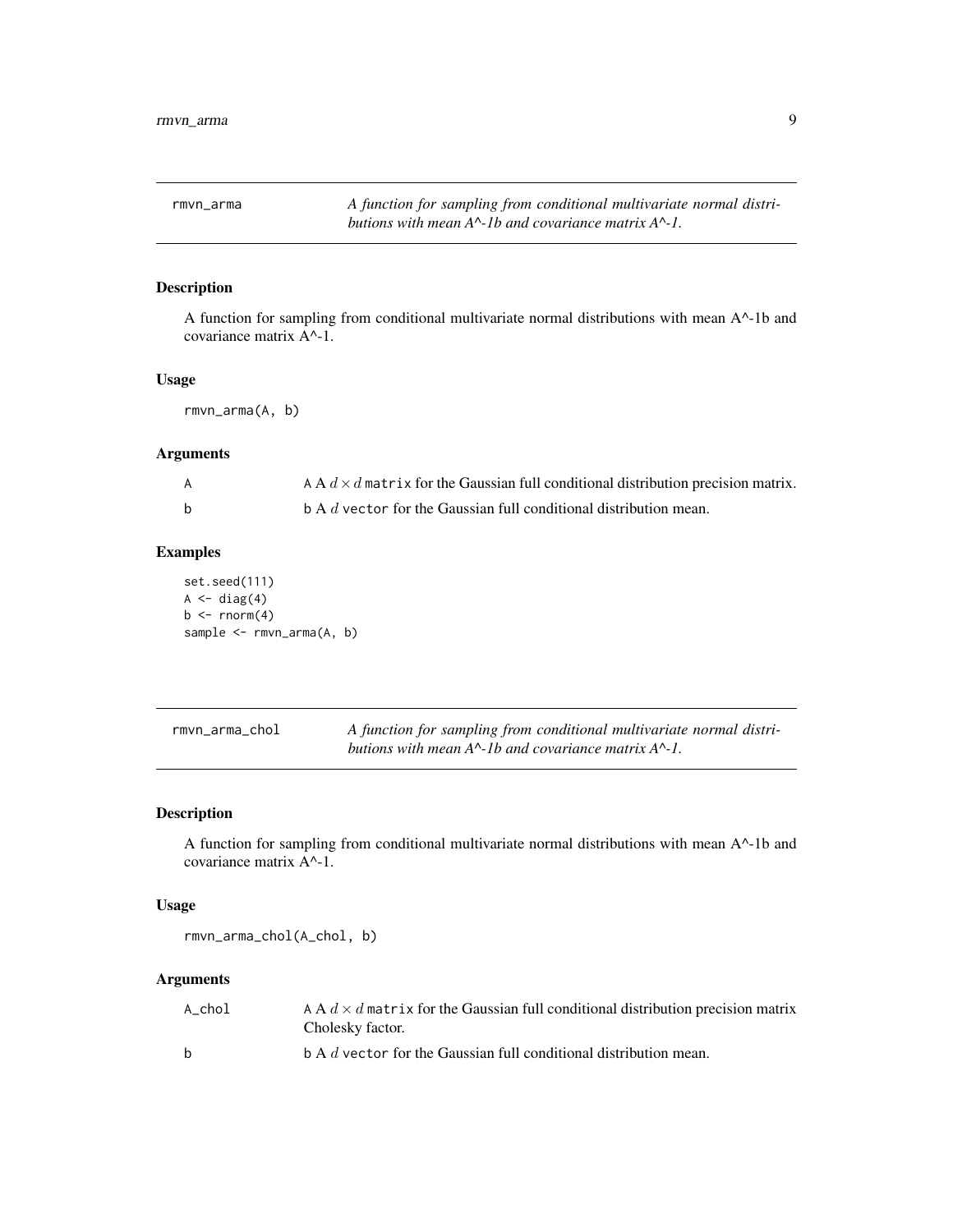#### Examples

```
set.seed(111)
A \leftarrow diag(4)A_chol <- chol(A)
b \leq -rnorm(4)sample <- rmvn_arma_chol(A_chol, b)
```
rmvn\_arma\_scalar *A function for sampling from conditional multivariate normal distributions with mean A^-1b and covariance matrix A^-1.*

# Description

A function for sampling from conditional multivariate normal distributions with mean A^-1b and covariance matrix A^-1.

#### Usage

```
rmvn_arma_scalar(a, b)
```
# Arguments

| a | a A scalar for the Gaussian full conditional distribution precision.        |
|---|-----------------------------------------------------------------------------|
|   | $\mathbf b$ A d vector for the Gaussian full conditional distribution mean. |

# Examples

```
set.seed(111)
a \leq -4b \leq -rnorm(1)sample <- rmvn_arma_scalar(a, b)
```
wendland\_basis *calculate the Wendland basis function*

# Description

calculate the Wendland basis function

# Usage

wendland\_basis(d, radius)

<span id="page-9-0"></span>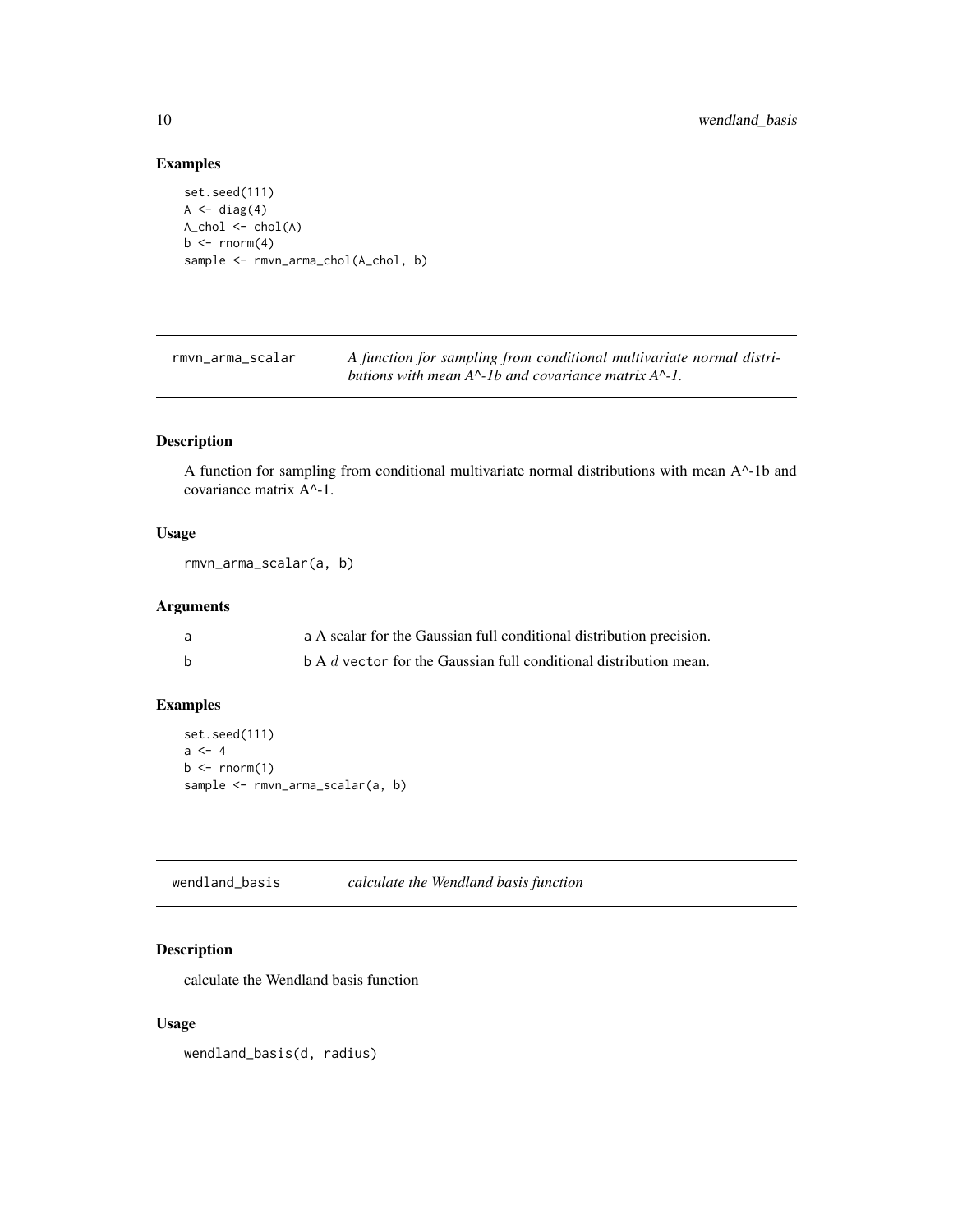# wendland\_basis 11

# Arguments

|        | The distance over which to calculate the Wendland basis       |
|--------|---------------------------------------------------------------|
| radius | The effective radius over which the Wendland basis is defined |

# Value

The output of the Wendland basis applied to the distance d for a given radius radius.

```
layout(matrix(1:2, 1, 2))
curve(wendland_basis(sqrt(x^2), radius = 1), from = -2, to = 2)
curve(wendland_basis(sqrt(x^2), radius = 2), from = -2, to = 2)
```